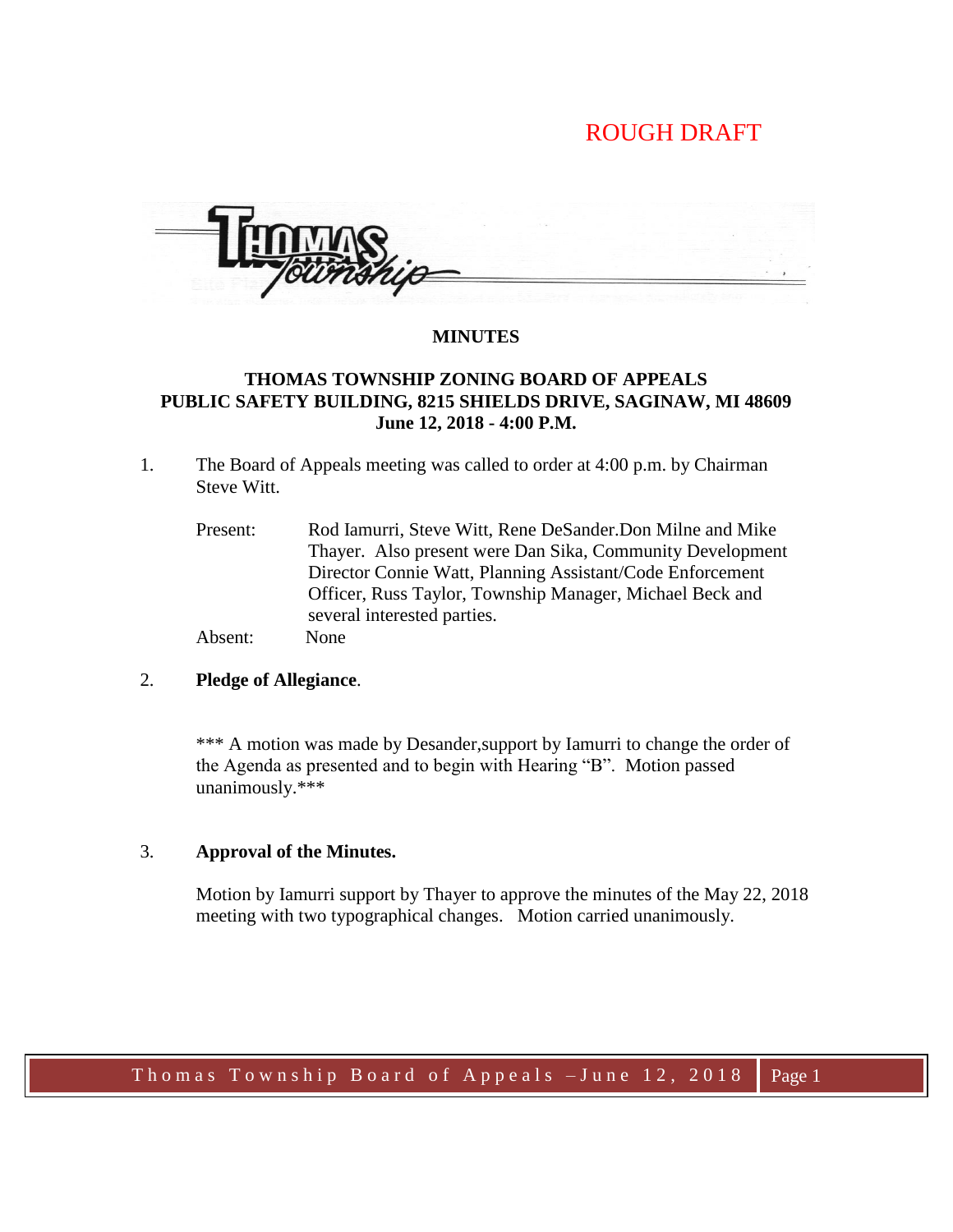### 4. **Hearings:**

B. Ordinance interpretation of the term "Country Clubs", which is a Use by Special Permit" in A-2 Zoning; is the use similar to that of a "Wedding Barn"?

 Sika explained what an interpretation is. He said the Zoning Board of Appeals is being asked to do an interpretation of the Thomas Township Zoning Ordinance. Specifically A-2, "General Farming, Open Space, Woodlot and Conservation Development District". Within that zoning district is a "Use by Special Permit" called "country clubs"which is allowed in this zoning district. What the Zoning Board of Appeals is being asked to do is look at a use called "Wedding Barns" to see if it would fit into that district based on the information provided. This isn't any type of approval whatsoever. The Zoning Board of Appeals as part of their required tasks can interpret the Zoning Ordinance but do nothing else. If someone wants to bring in a project it would go to the Planning Commission. The Planning Commission reviews the project for such things as lighting, parking, building height, hydrant location all those sort of things are looked at. The Zoning Board of Appeals is only interpreting the Zoning Ordinance as to whether this item "country clubs" and "wedding barn" are similar and should a "wedding barn" be allowed in the zoning district. That is all they do.

 Witt opened the Hearing to public comment at 4:06 p.m. Roy Lafray, of 4711 North River Road spoke. He stated he was concerned about the approval and traffic issues. He said traffic there is always a real "cluster". People use the strip from Apple Mountain as a drag strip now. Witt stated that the ZBA is only dealing with an ordinance interpretation now. Nothing else. Lafray stated that the people were there because they were told there was going to be a "ruling" today. Angie Williamson of 9361 Tittabawassee Road addressed the ZBA. She was questioning a new law she was told that had passed allowing farm land to be converted to business. Wanted to know if this had happened? Sika stated he was not aware of the law she's referring to. Russ Taylor, Thomas Township Manager added that he did not know the details but he knew of a bill going through state legislature allowing for agritourism, which would in turn allow for wedding barns. Taylor added to put in context, the Township was faced with a question of does a wedding barn fit into current zoning. Normally the process would be that the Community Development staff would approach the ZBA and ask for interpretation and get direction. In that context, no requirement to notify property owners exists but after discussion, the Township felt it better to be as transparent as possible and let the property owners know of this hearing taking place to see if the use could even go there. Our alternative was not to notify you and you would not have known of the hearing. At that time if the interpretation was in the affirmative and we went to the Planning Commission with a site plan you would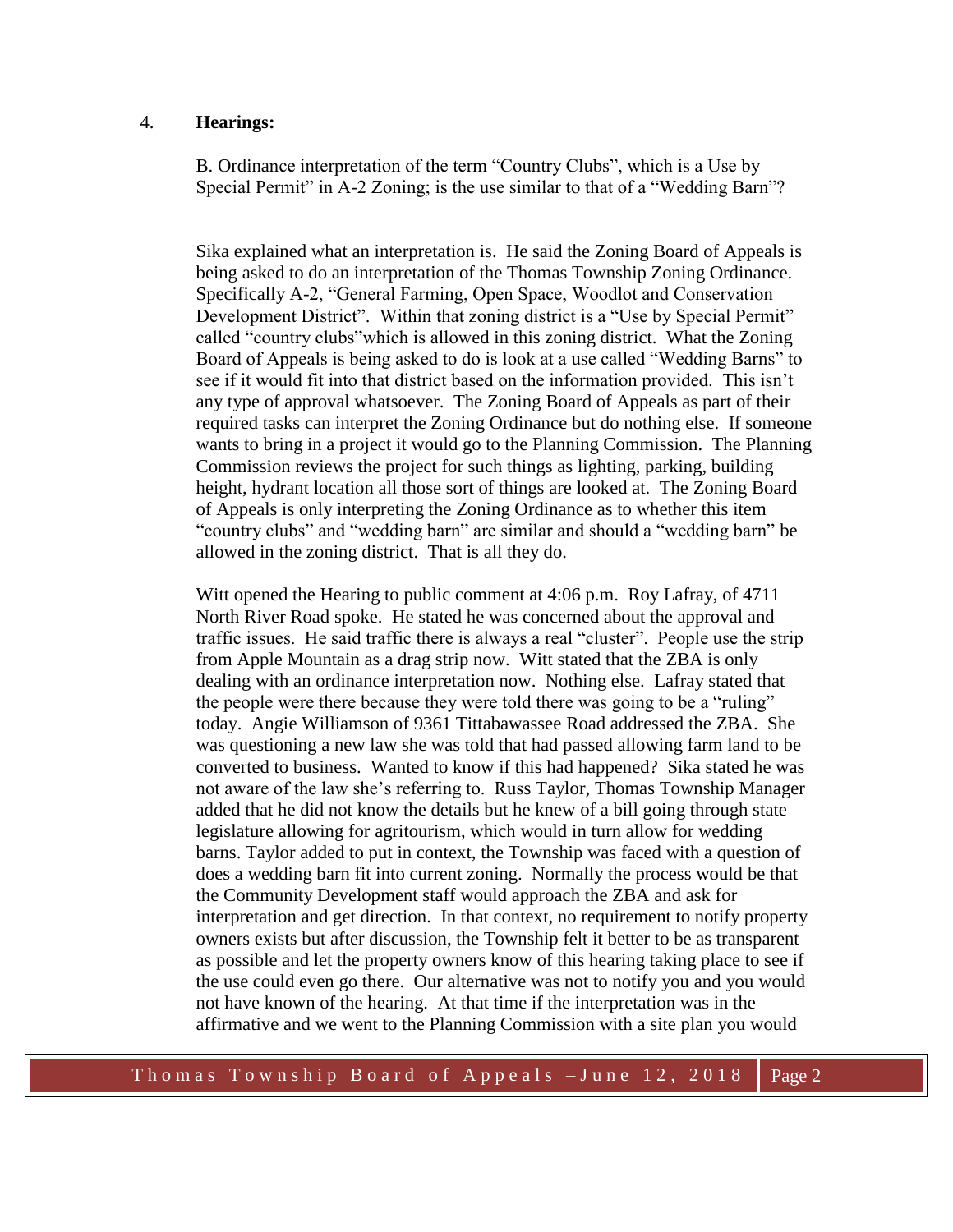have thought what happened at that secret hearing. That's why we invited you and I'm sure there may have been some misunderstanding. As Dan stated this is all we are going to discuss is an interpretation this evening but we wanted you to know about it.

 Jim Finkbeiner of 4783 North River spoke. He stated not everyone received the letters of notification. One man in the neighborhood did and made copies to let the other neighbors know. The question he had is if this is decided it is allowed and the Planning Commission gets a request, do more people get notified? The man who received it was told only those within 500' got letters. There are more involved than that. Would the Planning Commission send letters to the whole neighborhood? Sika responded that any property within 500' of a request based on an outline of the property in question would be notified. Finkbeiner felt this would be limited then. Sika answered that State law requires notification of anyone within 300'. The Township actually goes to 500'. Finkbeiner stated that you'd have to find out by word of mouth then. Sika told him if we are given a name of an individual and their address who would like a copy, we will send one to them. Witt interjected that the ZBA is not dealing with a site proposal just an interpretation of whether a wedding barn falls under a country club and if they are similar in nature. The site could be anywhere, Lone Road, Gratiot Road, and property zoned A-2. It is not any particular property it is an interpretation. Witt asked for any further public comment. With no further comment, the public hearing was closed at 4:15 p.m. Desander requested that Sika read the listing of Uses by Special Permit in the A-2 Zoning District. Sika read off the list. Milne then requested to have the Uses by Right for the A-2 Zoning District read as well. Sika read those uses. Desander reemphasized the ZBA is there to determine if a wedding barn is any different than a country club or any of those other uses for the zoning district. Sika said the country club seemed to be the closes fit but it could be compared to any of the uses. Milne questioned what "Open Air Business" referred to as this is allowed in the Zoning District. Sika stated they are. This could be something such as tree sales. Witt added that if this interpretation passes then it is up to the Planning Commission to review the rules and requirements for something like this to be put in the Zoning District. Sika said yes, you can say it fits in the A-2 zoning and is similar to a country club but it does not give approval of anything. Someone would need to apply to the Township, the staff would review the site plan and then it would go before the Planning Commission at a public hearing. The Planning Commission would look at everything related to the development, driveways, asphalt parking, striping, lighting, fire hydrants, fire protection, water & sewer etc. are all looked at by the Planning Commission. It is a separate task altogether. Iamurri questioned that this would be for all properties in the A-2 district in the Township. Any A-2 could fall into that area. Sika added that the interpretation was for the entire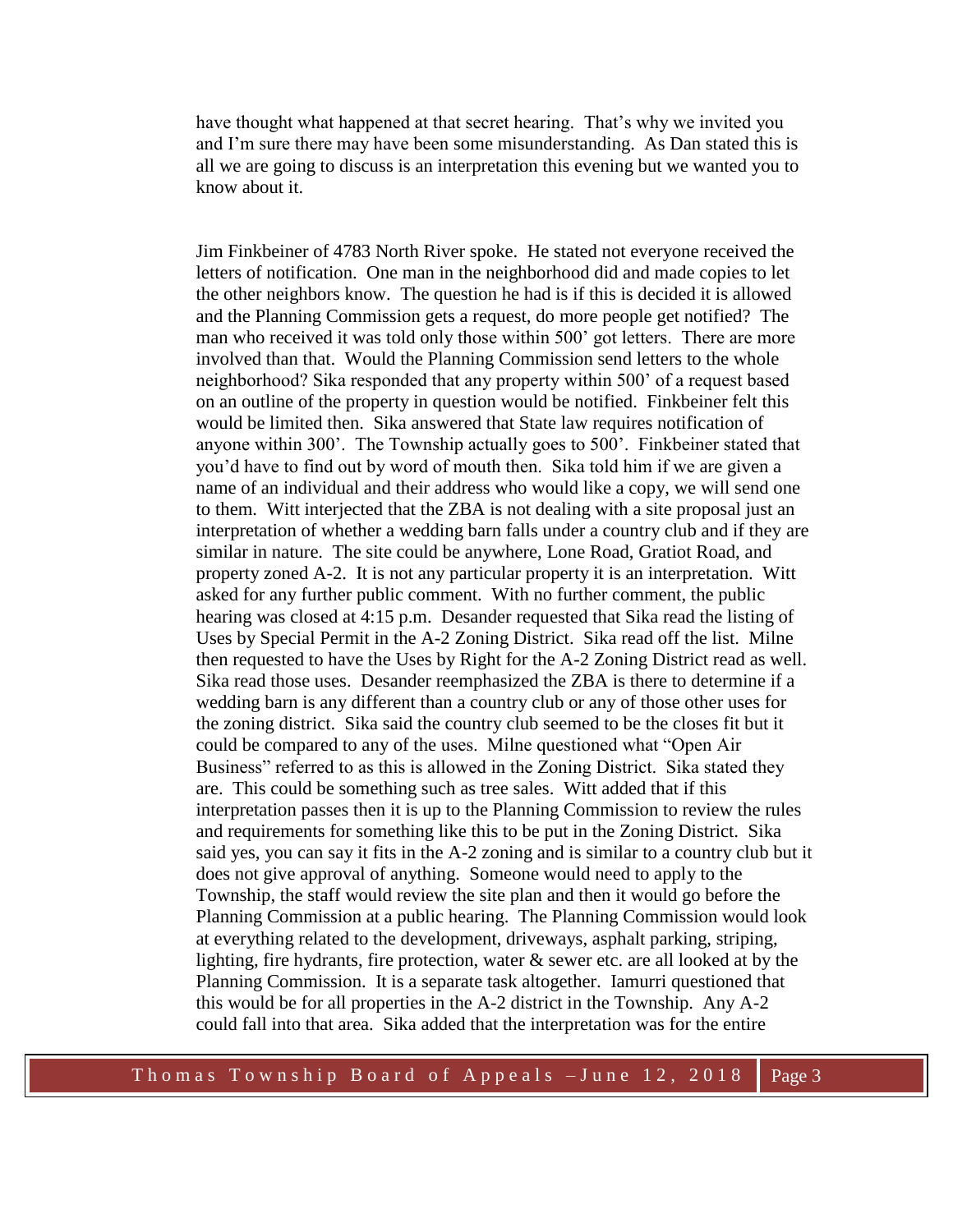Township no any specific location. It is not tied to any location and not being granted for any specific location. Milne said in his view it does not fall into the category of being similar to a country club. He gave several difference in the two. He felt it was more of an open air business which is allowed in the zoning district also. Desander questioned that if this is the focus and Milne is correct then the ZBA would not have to go through this process. Sika stated no, because the term wedding barn doesn't appear anywhere in that zoning district it would still come before the ZBA for interpretation. Thayer stated it is his opinion that it seems to fit. Iamurri agreed with Thayer. A roll call vote was taken.

 Iamurri-Yes Milne-No Witt-Yes Desander-Yes Thayer-Yes.

 Approval was received by a 4-1 vote that a wedding barn is similar to a country club and could be considered as such as a Use by Special Permit in the A-2 Zoning District.

 Witt stated three letters had been received from residents to the Zoning Board of Appeals regarding the text interpretation. They were presented as part of the minutes.

 4:35 p.m.-Thayer excused himself from the meeting at this time due to another commitment.

 A. Michael Beck of 801 South Thomas Road is requesting an eight foot (8') side yard variance. Parcel #28-12-3-27-3012-000.

 Sika explained that Mr. Beck has a parcel zoned A-2 which is currently legal nonconforming. It is about  $\frac{1}{2}$  the size of the current requirements for this agricultural district. Mr. Beck is requesting an eight foot (8') side yard variance in order to put an addition on his home. Mr. Beck has pointed out some obstacles and what he has tried to do one of which was to buy property to the north but was not able to come to agreement on it. In addition there is a septic field in the rear with a septic tank, not that it can't be moved but it is directly behind the house. Beck added that he only has twenty-eight feet  $(28)$  on one side and about three feet  $(3')$ on the other. Most residents on this side of the road are about fourteen feet (14') to the lot line. Witt stated that these properties to the south are "grandfathered" in. Beck added that his dimensions don't meet current standards and he did want to buy the parcel next door which is in a trust. Three of the four parties in that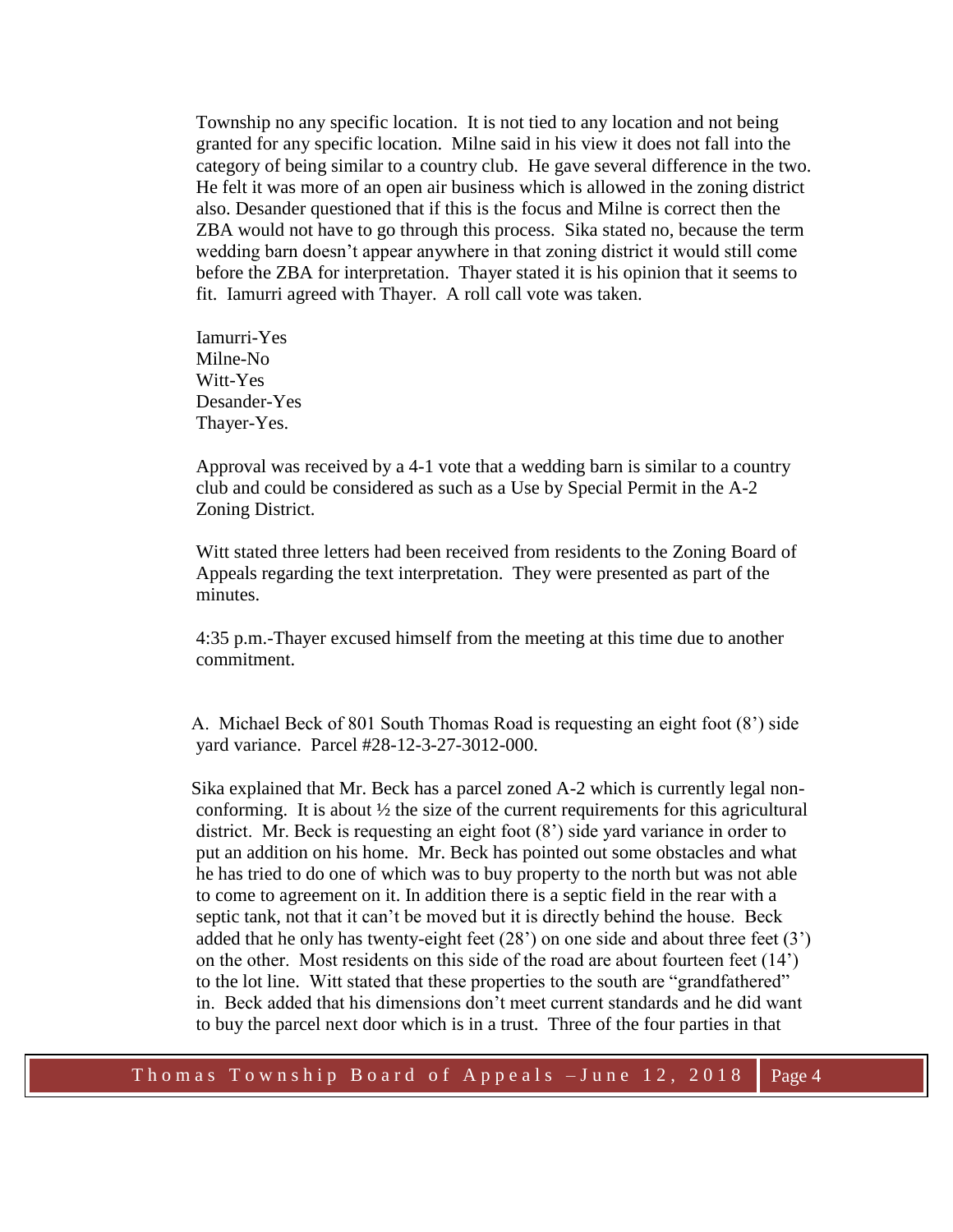trust agreed but the fourth would not. Taylor questioned if the parcel could be rezoned. Sika said it would become spot zoning as there is no other residential zoning in the area. Future Land Use shows agricultural zoning. Milne questioned if the septic field was near the house. Beck stated it was. He didn't know if it could be moved, if there was room based on the standards today. Desander added that he would have to also have a piece of land equal to the septic field size to set aside as per the new rules and that just by moving the field it probably would not work for him. Witt asked for any public comment. There was none.

 At this time the ZBA members answered the questions as listed under "Basic Conditions" and "Special Conditions" of the Zoning Board of Appeals Checklist. The results were as follows: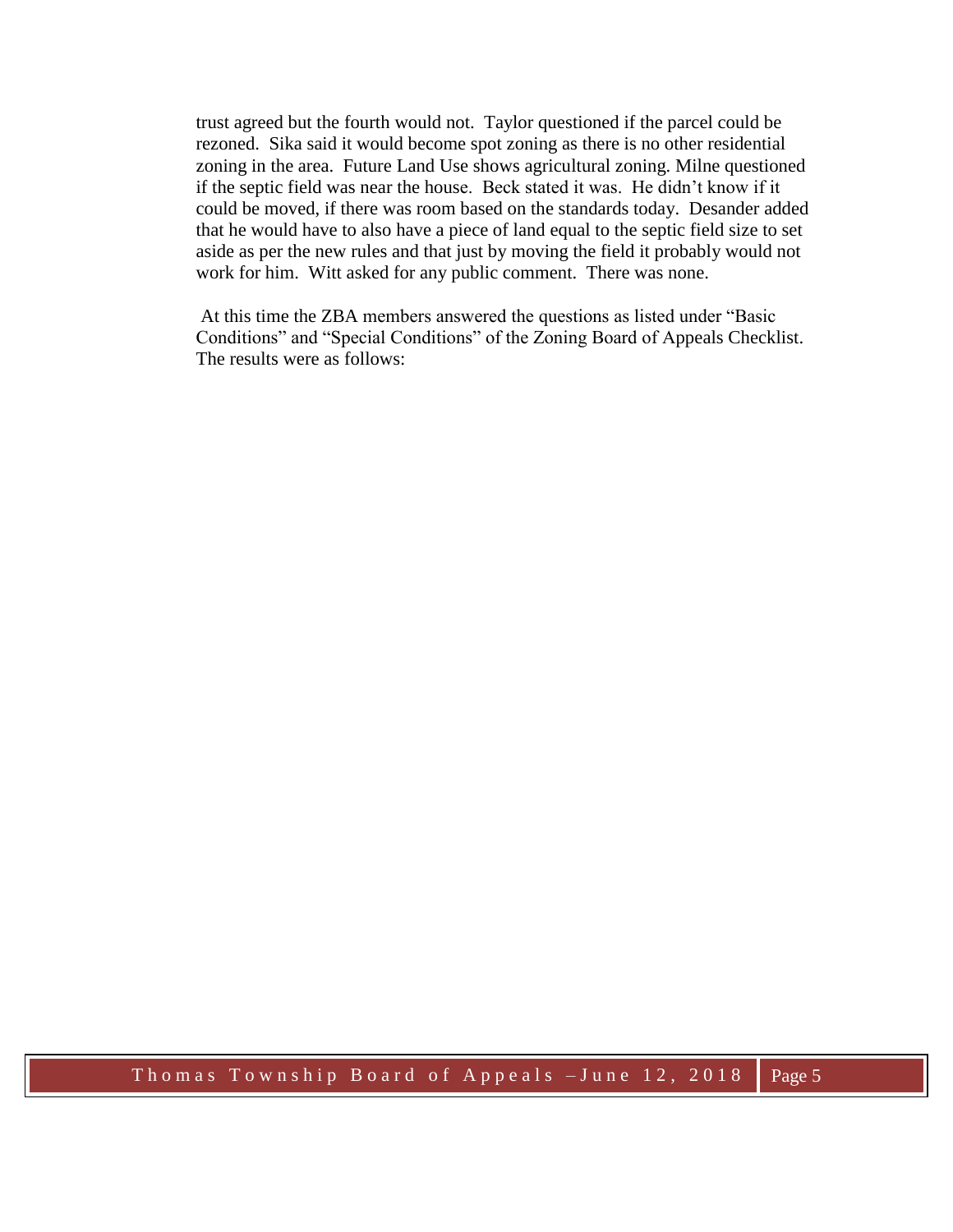#### ZONING BOARD OF APPEALS CHECKLIST

(A variance will only be granted if all of the following Basic Condition questions are answered "yes")

#### **BASIC CONDITIONS**

The Zoning Board of Appeals shall have the power to authorize, upon an appeal, specific variances from such requirements as lot area and width regulations, building height and bulk regulations, yard and depth regulations, and offstreet parking and loading space requirements, provided that all of the Basic Conditions listed below are answered "YES" and one (1) of the Special Conditions listed thereafter can be satisfied;

1. Has the Applicant demonstrated that this variance is not contrary to the intent and purpose of the Zoning Ordinance? Explain.

YES<sup>2</sup>  $NO<sup>2</sup>$ 

2. Has the Applicant proven that a variance will not adversely impact adjacent properties? Explain.

**YES**  $NO$ 

3. Has the Applicant proven that a variance would not produce a nuisance condition to nearby premises? Explain,

 $NQ$ **YES** 

4. Is the basis for the proposed variance unique and not shared by other properties in the same Zoning District throughout the Township? (If the Board of Appeals finds that the hardship is not unique, but common, then an amendment to the zoning ordinance or a re-zoning should be pursued.)

**YES** NO

5. Has the Applicant shown that a variance will not otherwise impair the public health, safety, or general welfare of the residents of Thomas Township?

YES NO

Page 1 of 2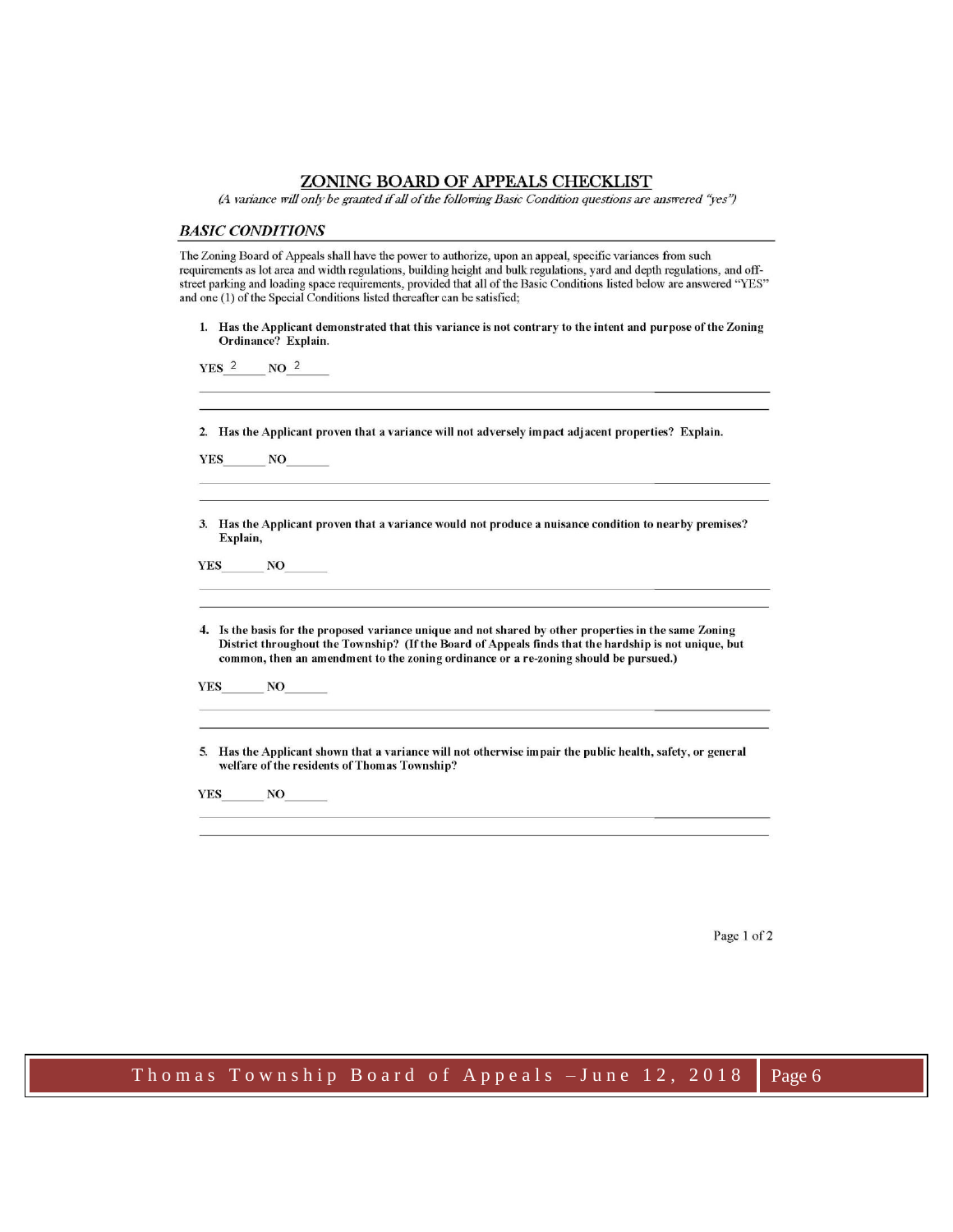#### **SPECIAL CONDITIONS**

When all of the foregoing Basic Conditions can be satisfied, a variance may be granted when any one of the following Special Conditions can be clearly demonstrated:

1. Are there non-economic practical difficulties or unnecessary hardships, which prevent carrying out the strict letter of this Ordinance? Explain.

**YES**  $NO$ 

2. Are there unique or extraordinary physical conditions that do not apply to other property or uses in the same zoning district and were not caused by an act of the applicant? Explain.

**YES**  $N$ O

3. Is the variance necessary to preserve a substantial property right possessed by other properties in the same zoning district? Explain.

the control of the control of the control of the control of the control of

**YES**  $NO$ 

Page 2 of 2

Thomas Township Board of Appeals - June 12, 2018 Page 7